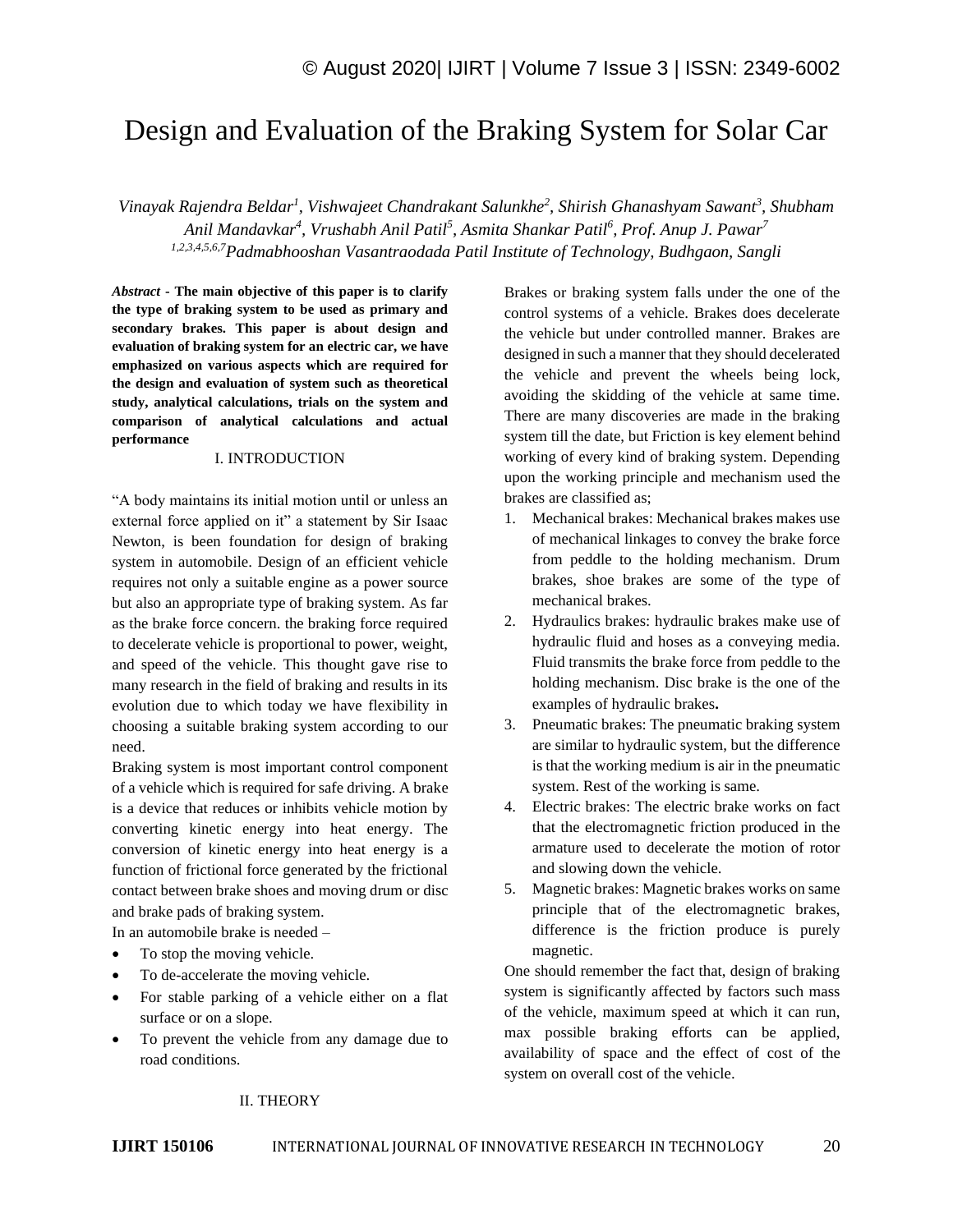Another important part of every designer should take into account while designing a braking system is stopping distance. The stopping distance of the vehicle is the minimum safest distance within which the vehicle is decelerated and brought to rest. The stopping distance is again divided into two parts. First part is thinking distance and the other part is braking distance. The thinking distance is actual reaction time taken by driver right from detecting an object on the path to the deciding to apply brakes. One other hand the braking distance is time span counted right from the moment when driver pushes the peddle to the instance when vehicle brought to rest. The braking distance is heavily affected by effectiveness of braking system. This the reason why effective design of braking system is insisted.



**Figure1: Reaction and Stopping distance** 

# III. MATHEMATICAL CALCULATION

As we have mentioned earlier braking effect depends upon certain factors, and we need to consider them while designing the system. Hence, we have considered certain factors and their values as follow. Mass of the vehicle=350 kg.

Maximum speed of the vehicle=40 kmph

The brake pedal-

The brake pedal exists to multiply the force exerted by the driver's foot. From elementary statics, the force increase will be equal to the driver's applied force multiplied by the lever ratio of the brake.

 $Fbp = F<sub>d</sub> \times Pedal ratio$ 

 $= 250 \times 6$ 

 $= 1500 N$ 

Where;

Fbp=Force output of brake pedal assembly,  $F_d$ =Force applied on the pedal by the driver.

The master cylinder-

to translate the force from the brake pedal assembly into hydraulic fluid pressure. Assuming incompressible liquids and infinitely rigid hydraulic vessels, the pressure generated by the master cylinder will be equal to:  $P_{\text{mc}}=F_{\text{bp}}/A_{\text{mc}}=1500/(\pi/4\times[(0.02)]^2)=47.75\times105N/m^2$ Where,

 $P_{\text{mc}}$  = Hydraulic press generated by the cylinder Amc=Effective area of cylinder hydraulic piston

It is the functional responsibility of the master cylinder

Brake fluid, Pipe, and hoses-

It is the functional responsibility of the brake fluid, brake pipes, and hoses to transmit the hydraulic fluid pressure from the master cylinder to the caliper located at the wheel ends. However, again assuming incompressible liquids and infinitely rigid hydraulic vessels, the pressure transmitted to the calipers will be equal to:

 $P_{cal}=P_{mc}$ Where,

 $P_{cal}$ = Hydraulic press to caliper

Force Applied by Caliper-

It is the first functional responsibility of the caliper to transfer the hydraulic fluid pressure from the pipes and hoses into a linear mechanical force. Once again assuming incompressible liquids and infinitely rigid hydraulic vessels, the one-sided linear mechanical force generated by the caliper will be equal to:

 $F_{cal}=P_{cal} \times Aca$  $=47.75\times105\times\pi/4\times(0.041)^2$  $=6304.21N$ 

Where;

 $F_{cal}$  = the one-sided linear mechanical force generated by the caliper.

 $A_{cal}$  = the effective area of the caliper hydraulic piston(s) found on One half of the caliper body.

# Clamping Force-

The amount of force it can apply to the surface of a rotor is known as Clamping force. It is the second functional responsibility of the caliper to react the onesided linear mechanical force in such a way that a clamping force is generated between the two halves of the caliper body. Regardless of caliper design (fi  $\times$  ed body or floating body), the clamping force will be equal to, in theory, twice the linear mechanical force as follows: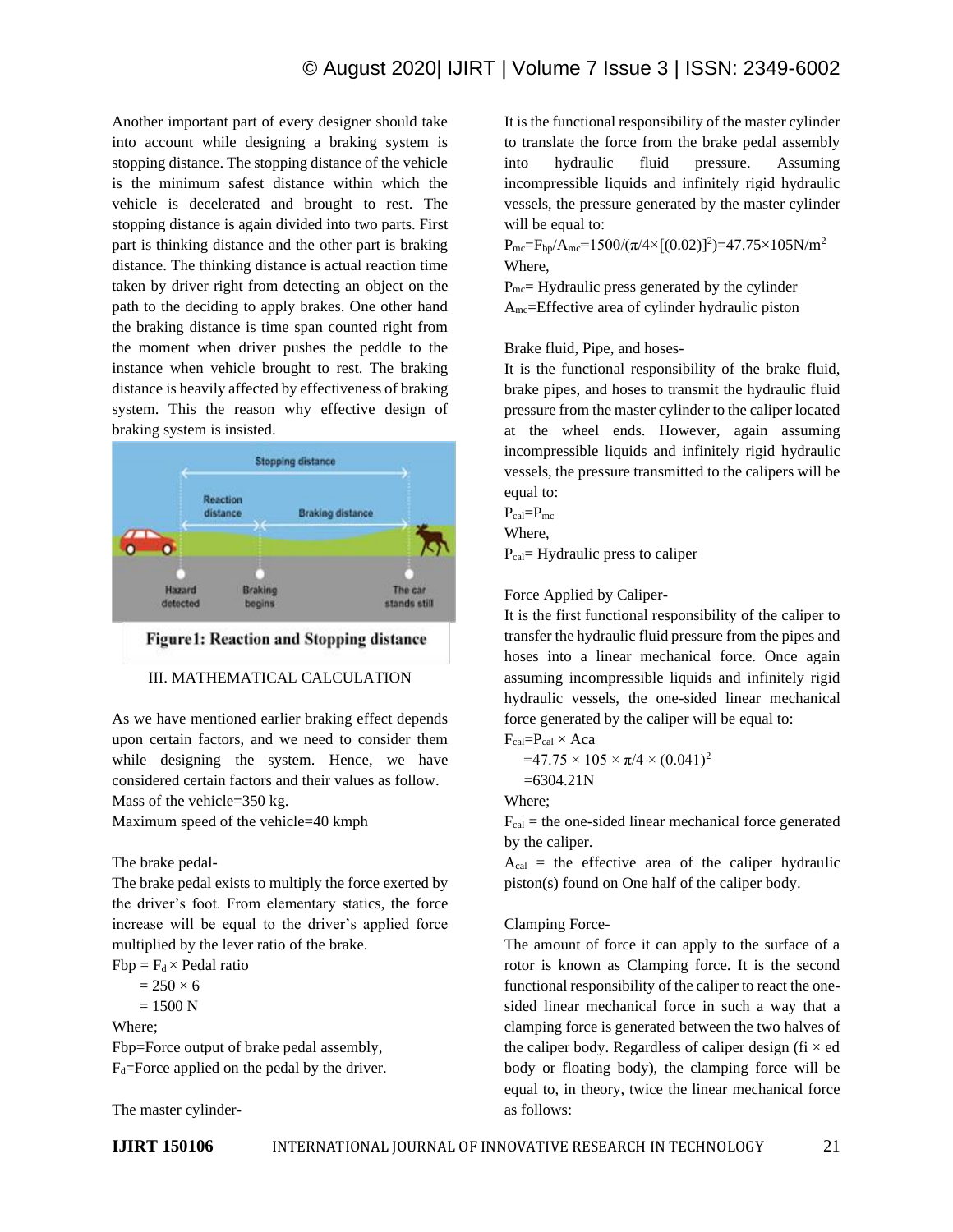$F_{\text{camp}}=F_{\text{cal}}\times 2$  $=6304.21 \times 2$  $=12608.42$  N

Where;

 $F_{\text{clamp}}$  = The clamp force generated by the caliper.

Frictional force on brake pads-

The brake pads will generate a frictional force which opposes the rotation of the spinning rotor assembly. This frictional force is related to the caliper clamp force as follows:

$$
F_{friction} = F_{clamp} \times \mu b
$$
  
=12608.42 × 0.385  
=4854.25 N

Where:

 $\mu$ bp = Coefficient of friction.

Ffriction=The frictional force generated by the brake pads opposing the Rotation of the rotor.

Rotating Torque-

Generally, rotors are vented to aid in cooling and keep braking consistent and overheating. It is the functional responsibility of the rotor to generate a retarding torque as a function of the brake pad frictional force. This torque is related to the brake pad frictional force as follows:

 $Tr = F_{friction} \times R_{effective}$  $=4854.25 \times 0.060$  $=291.255$  N-m

Because the rotor is mechanically coupled to the hub and wheel assembly, and because the tire is assumed to be rigidly attached to the wheel, the torque will be constant throughout the entire rotating assembly as follows:

 $Tt = Tw = Tr$ Where.

 $Tt =$  the torque found in the tire

 $Tw =$  the torque found in the wheel

 $R<sub>eff</sub>$  = the effective radius (effective moment arm) of the rotor (measured from the rotor centre of rotation to the centre of pressure of the caliper pistons).

The tire- $F_{\text{tire}} = \frac{T_{\text{t}}}{D}$  $rac{T_t}{R_t} = \frac{291.255}{0.2169}$  $\frac{1591.233}{0.2169}$  = 1342.81 N  $F_{total} = F_{tire} \times 2 = 1342.81 \times 2 = 2685.62$  N Where;

 $F_{total}$  = the total braking force reacted between the vehicle and the ground

 $F_{\text{tire}}$  = the force reacted between the tire and the ground (assuming friction exists to support the force)

Deceleration of a vehicle in motion-

If a force is exerted on a body it will experience a commensurate acceleration. Convention dictates that accelerations which oppose the direction of travel are called decelerations. In the case of a vehicle experiencing a braking force, the deceleration of the vehicle will be equal to:

$$
G_v = \frac{F_{total}}{M_v} = \frac{2685.62}{350} = 7.41 \text{ M/S}^2
$$

Mv=Gross Mass of the Vehicle

Kinematic relationships of vehicles experiencing deacceleration-

 $SD_v = V_v^2/(A_v \times 2) = 7.41^2/(7.59 \times 2) = 3.62$  m  $V_v$ = Velocity of vehicle = 7.41

Determining parameter related to vehicle static weight distribution-

Percent front weight =  $v_f/v_t \times 100$  $V_F$ = The front axle vertical force  $V_t$ =The total vertical vehicle force  $V_t = M_v \times g$  $=350 \times 9.81$  $=3433.5 N$ % Front weight =  $(0.33 \times v_t)/v_t \times 100 = 33\%$ % Rear weight= $(0.66 \times v_t)/v_t \times 100$ =66%

The calculation for torque required-D=434 mm,  $R_{tr} = 0.217$  m, K=Buckling force = $R_{tr}/(\sqrt{2})$ , If=Ir=MR  $\times$  R<sub>tr</sub>/( $\sqrt{2}$ )  $= (5 \times 2) \times 0.217 / (\sqrt{2})$  $=1.53$  kg.m<sup>2</sup>

Angular velocity of tire  $W_f=V_v/R_{tf} = 7.41/0.217 = 34.14$  rad/sec  $W_r = V_v/R_{tr} = 7.41/0.217 = 34.14$  rad/sec

Angular displacement of wheel

 $\Theta_f = S_{\text{Dv}}/R_{\text{tf}} = 3.62/0.217 = 16.68 \text{ rad/sec}^2$  $\Theta_r = S_{Dv}/R_{tr} = 3.62/0.217 = 16.68$  rad/sec<sup>2</sup> Where;  $\Theta_f$  = Angular displacement of front tyre.

 $\Theta_r$  = Angular displacement of rear tyre Transitional K.E of wheel after weight transfer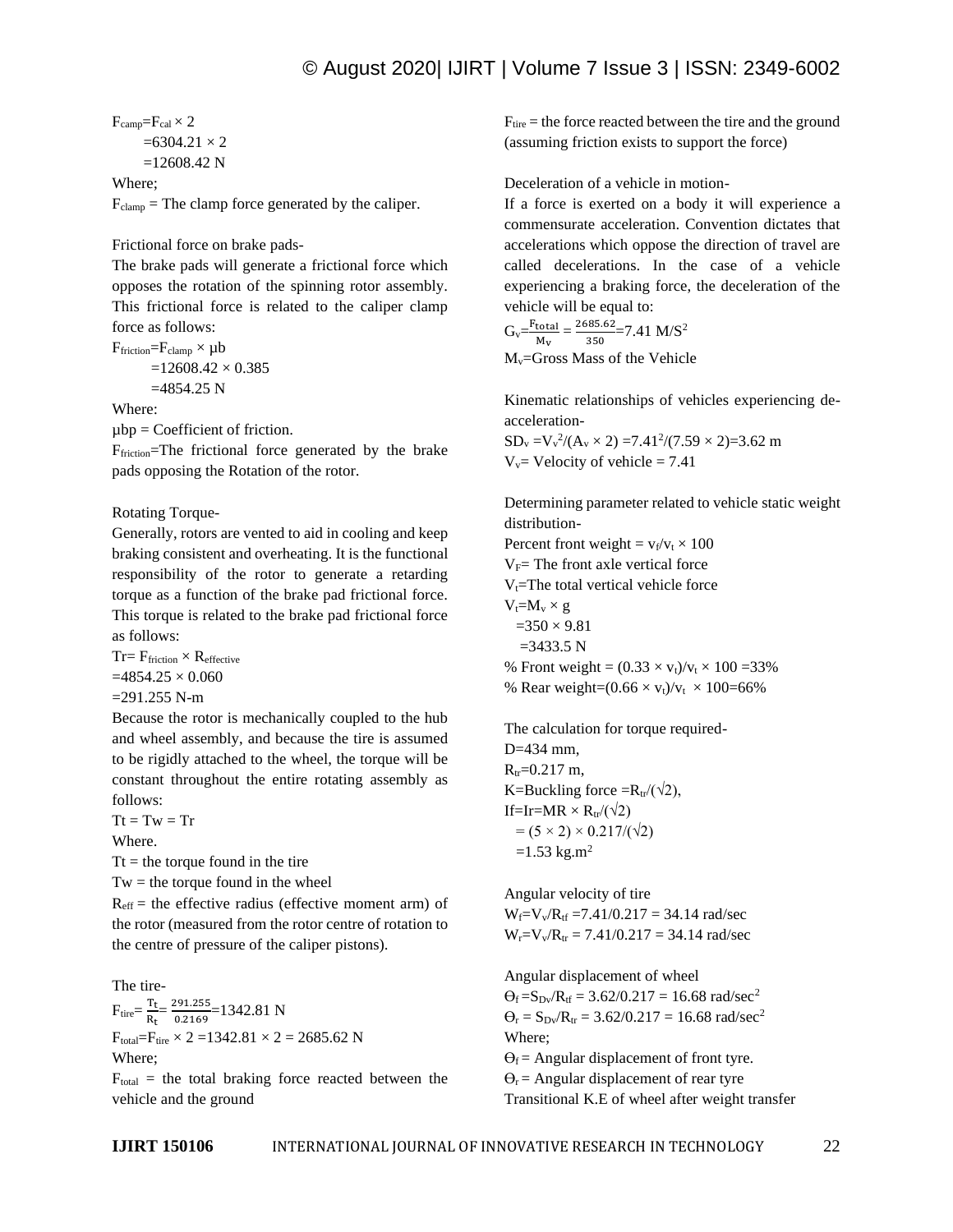$K_{Ef} = 1/2V_{fa} \times av^2$  $=1/2 \times (0.3334335) \times (7.59)^2$  =32636.57 N-m  $K_{Er} = 1/2 \times V_{rd} \times av^2$ 

 $=1/2 \times (0.66 \times 3433.5) \times (7.59)^2$  $= 65273.14$  N-m

Rotational KE of wheel  $K_{\text{Erf}}=1/2\times If\times wf^2$  $=1/(2) \times 1.53 \times 34.14^2$  $K_{\text{Erf}} = 891.63$  Nm,  $K_{Err} = 891.63$  Nm

KE of wheel  $K_{Enetf} = K_{Ef} + K_{Erf}$ 

 $= 32636.57 + 891.63$  $= 33528.2N.m$  $K_{Enet}$  r=  $K_{Er}$  + $K_{Er}$  $= 65273.1 + 891.63$ 

 $= 66164.73$  Nm

The torque required for two tyres;  $T_{\text{req}} f = \frac{KE_{\text{net}} f}{2}$  $\frac{\beta_{\text{net f}}}{\theta_{\text{f}}} = \frac{33528.2}{16.68}$  $\frac{3328.2}{16.68}$  = 2010. 083N.m  $T_{req}$  per wheel,  $f=\frac{2010.083}{2}$  = 1005. 415N.m  $T_{\text{req}}r = \frac{\text{KE}_{\text{net}}r}{2}$  $\frac{\text{net r}}{\theta_r} = \frac{66164.73}{16.68}$ 16.68  $T_{req}$  r = 3966. 71N.m Treq per wheel,



Fig-2 System layout

# IV. SYSTEM DESIGN

The figure shows the basic layout of system. The system consists of integration of two mechanisms, we have hydraulic disk brakes on front and mechanical drum brakes on rear wheels. Both the systems are actuated with help of single brake pedal.

whenever driver presses the brake pedal, peddle turns about pivot point similar arm also rotates along with the peddle, the both links are connected to arm with turntable joints, the link that connects drum brake gets pulled and at same time the link connected to hydraulic brake gets pushed forward. In this way we successfully obtained two different moments with same peddle.

# V. OBSERVATIONS

We performed various tests on the system, and evolution is done based on various parameters such as speed, braking distance, and various combinations of braking mechanisms. Whatever the readings we found during trials are given below. Following are the test conditions.

- Every time the speed of vehicle is same.
- Road is dry and made up of asphalt.
- Tires and brakes are new and unworn.

1. With disc brakes only: Initially only disc brakes are connected to actuating mechanism, there is no any contribution of drum brakes while braking.

| Trial number | <b>Stopping Distance</b> |
|--------------|--------------------------|
|              | 4.9                      |
|              | 5.4                      |
|              | 4.8                      |
|              | 5.2                      |
|              |                          |

2. With drum brakes only: this time only drum brakes are connected to actuating mechanism while disc brakes are unattached.

| Trial number | <b>Stopping Distance</b> |
|--------------|--------------------------|
|              | 6.1                      |
|              | 5.6                      |
|              | 5.9                      |
|              | 5.3                      |
|              | 5.8                      |

3. With combined Brake (Disc at front and Drum at rear): Now this time both the braking system are connected to the actuating mechanism together and actuated simultaneously.